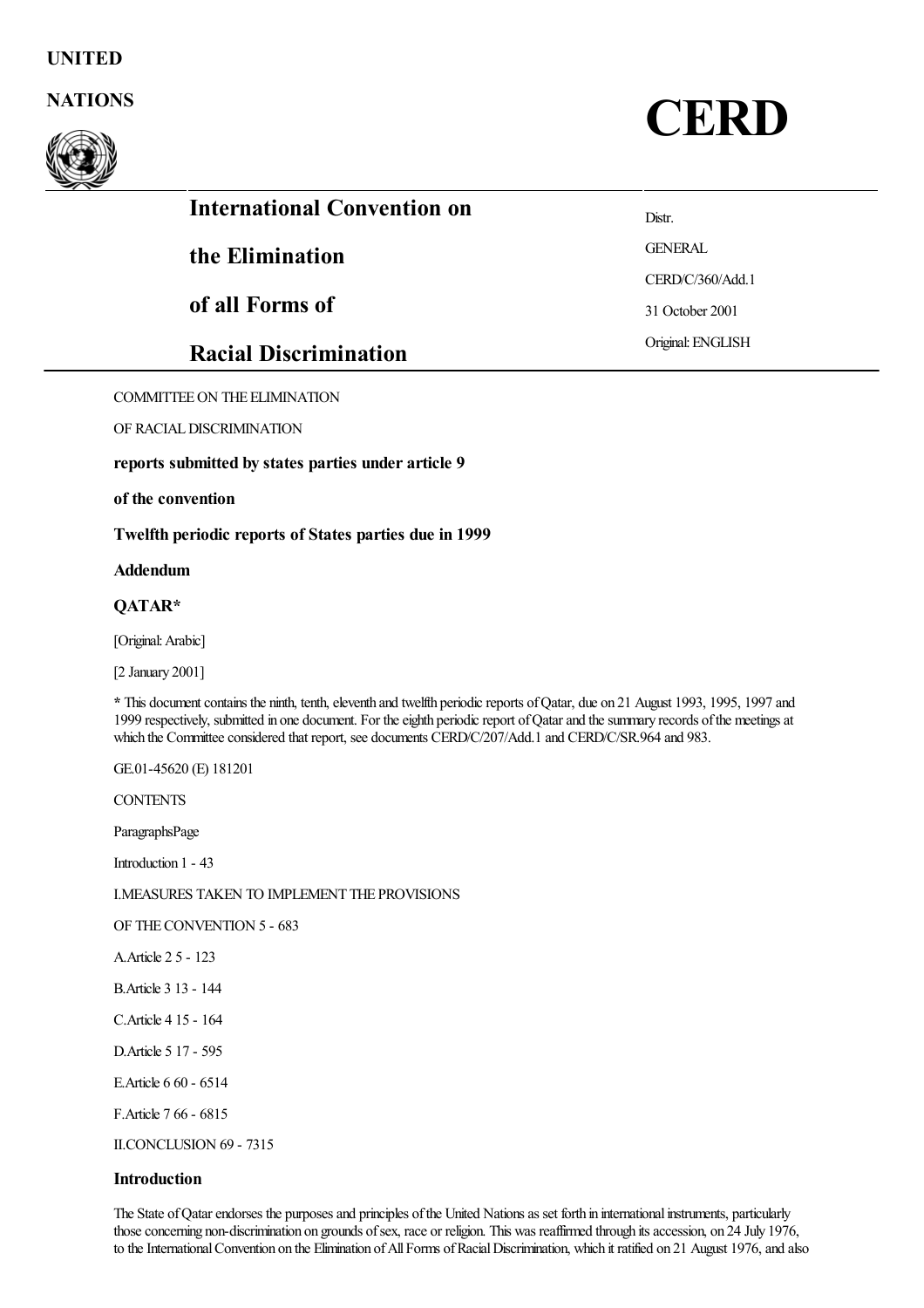through its accession to the International Convention on the Suppression and Punishment of the Crime of Apartheid on 18 July 1976.

The Provisional Constitution of the State of Qatar embodies the principle that all persons are equal before the law, without distinction as to race, sex or colour, in keeping with the precepts of Islam, the religion of the State, under which all persons are equal, without distinction between Arab and non-Arab or between Black and White.

The State of Qatar has emphasized these principles in its domestic legislation, which stipulates that there is no crime or punishment except as defined by law and that any person who is the victim of an act of racial discrimination can resort to the civil and sharia courts which apply the national laws under which such acts are punishable.

In this report, we will review the measures that the State of Oatar has taken to implement the provisions of the International Convention on the Elimination of All Forms of Racial Discrimination.

## I. Measures taken to implement the provisions

#### OFTHECONVENTION

# A. Article 2

Under this article, each State party undertakes not to engage in, or encourage, any act or practice of racial discrimination against persons, groups of persons or institutions; to promulgate, whenever necessary, thelegislation required to punish such acts;and to take the necessary measures to eliminate barriers between races and ensure the adequate protection of racial groups or individuals belonging to them in order to guarantee their full enjoyment of human rights and fundamental freedoms. In this connection, the following should be noted.

Neither the State of Qatar nor any public or private agency, body or institution belonging thereto engages in any act of racial discrimination or racial segregation against any person or group of persons, regardless of their colour, sex or religion or whether they are nationals or foreigners.

No person, organization or institution in the State ofQatar practicesany act ofracial discrimination. The State does notsponsor, defend or support such acts, of which it disapproves since they are totally incompatible not only with its Constitution, particularly articles 1, 7 and 9 thereof, but also with the provisions of the magnanimous Islamic sharia.

The State of Qatar has no laws or regulations that permit or perpetuate the practice of any act of racial discrimination.

The State has not promulgated any speciallegislation designating acts ofracial discrimination or segregation by any individual, group or organization as punishable criminal offences, since such acts are totally prohibited by articles 1, 7 and 9 of the Provisional Constitution and also by the magnanimous Islamic sharia. Moreover, the State has acceded to the International Convention on the Elimination of All Forms of Racial Discrimination and the International Convention on the Suppression and Punishment of the Crime of Apartheid.

There are no integrationist multiracial organizations or movements in the State of Qatar, nor is there any type or form of barrier between races, other than the natural language barrier, in spite of the large number of differing nationalities of the foreign resident population.

There are no backward racial groups that require the adoption of provisional measures to enable them to enjoy their human rights and fundamental freedoms in economic, social, cultural, political and other fields.

For the above-mentioned reasons, the State of Qatar has not taken any legislative, administrative or judicial measures to implement any of the provisions of this article.

# B. Article 3

Under the terms of this article, States parties condemn racial segregation and apartheid and undertake to prevent, prohibit and eradicate all practices of this nature in territories under their jurisdiction.

The State of Qatar has not taken any measures to implement the provisions of this article or ensure compliance therewith in view of the total absence, throughout the State, of offences of racial discrimination or segregation that would warrant the adoption of measures to prevent, prohibit or eradicate them.

# C. Article 4

Under the terms of this article, States parties undertake to prevent, prohibit and condemn all propaganda and all organizations which are based on ideas or theories of superiority of one race or group of persons of one colour or ethnic origin or which attempt to justify or promote racial hatred and discrimination in any form, and also undertake to declare illegal, and punish, such propaganda or organizations.

The State of Qatar has not taken any legislative or administrative measures to implement the provisions of this article. The reasons for this are as follows:

(a)In the State ofQatar, no person, group of persons or institution etc.engages in any propagandafor, oracts ofincitement to, racial discrimination or racial hatred in any form;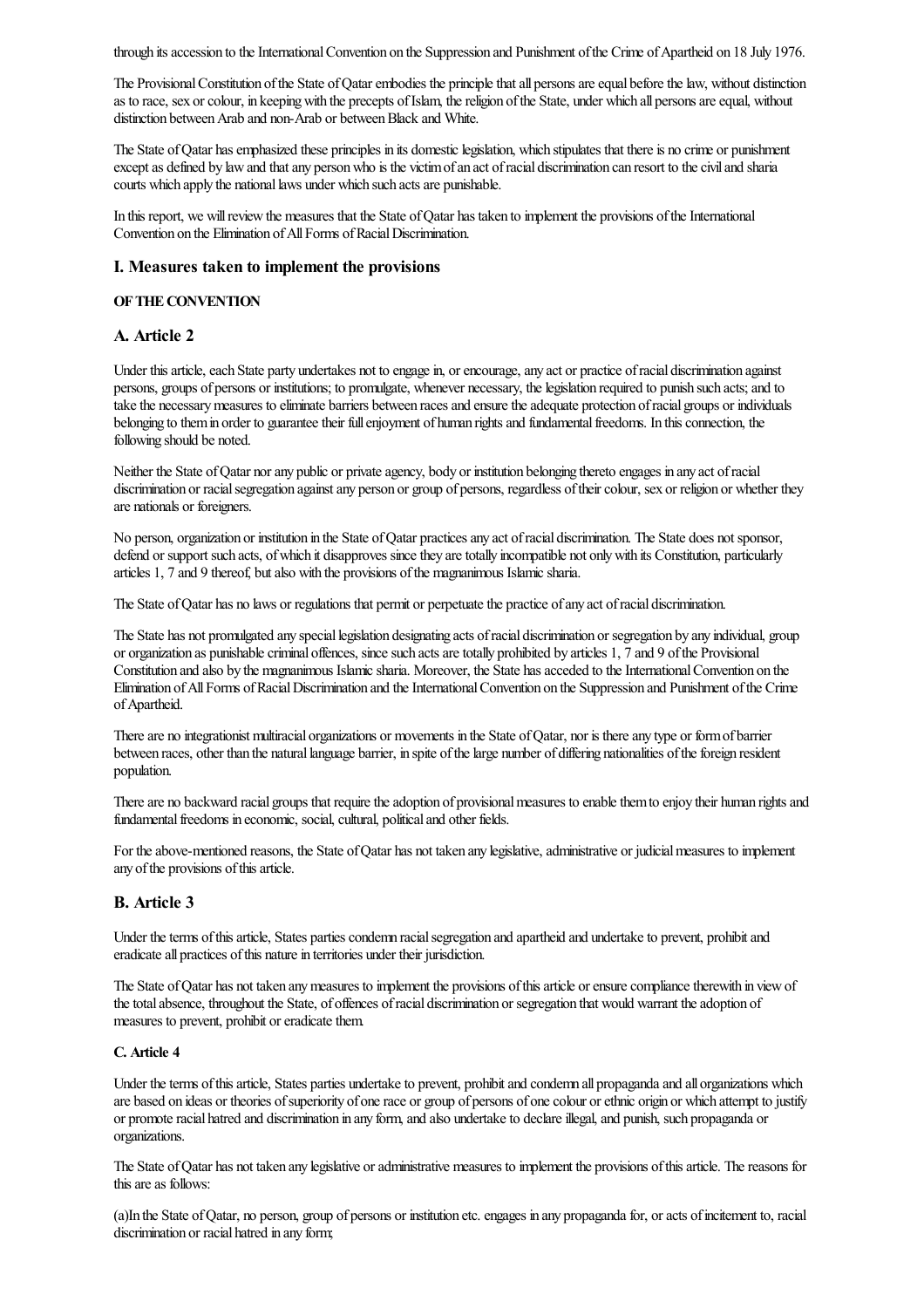(b)No person, group of persons or governmental or non-governmentalinstitution, body oragency in the State ofQatar incites, promotes, finances, propagates, disseminates or participates in the propagation or dissemination ofany ideas based on alleged racial superiority

or racial hatred. Likewise, there are no acts of violence or incitement to such acts against any individual, group or institution of any race, sex, colour or ethnic origin since, by the grace of God, Qatari society is in no way afflicted with any of these offences;

(c)In the State of Qatar, there are no organizations or organized or other propaganda activities that support, incite, advocate, finance or in any way assist in racial discrimination. Consequently, the State has not taken any measures to prohibit the establishment of such organizations or to designate membership thereof a punishable criminal offence;

(d)The publicauthoritiesand institutions do not practise, support, promote or inciteany act ofracial discrimination;

(e)The State ofQatarconsiders the provisions ofthe Amended ProvisionalConstitution, particularly articles 1, 5 and 7 thereof,and the provisions of the Islamic sharia and the Penal Code (Act No. 14 of 1971) as sufficient in this regard, especially in view of the fact that acts of racial discrimination are designated as criminal offences in the articles of the International Convention on the Elimination of All Forms of Racial Discrimination and the International Convention on the Suppression and Punishment of the Crime of Apartheid, both of which became legally binding instruments in the State of Oatar following its ratification thereof.

In fact, application can be made to the secular courts for compensation in respect of any violation of their provisions, which the sharia courts can also punish with one of the legally stipulated penalties for damage ranging from imprisonment to capital punishment in the light of the circumstances, magnitude and seriousness of the offence committed.

# D. Article 5

This article affirms the need to guarantee the right of everyone to enjoy civil, political and economic rights, particularly the right to security of person, the right to vote and to stand as a candidate in elections to parliamentary bodies, the right to equal treatment before the tribunals, the right to freedom of movement and residence, the right to leave any country, the right to nationality, the right to marriage and choice of spouse, the right to freedom of opinion and expression, the right to work, the right to form trade unions, the right to appropriate housing, the right to public health, medical care and social security services, the right to education and training and the right of access to any place or service intended for use by the general public, such as transport, hotels, restaurants, cafés, theatres and parks. We will review each of these rights separately.

# 1. The right to equal treatment before the tribunals

# and all other organs administering justice

The judicial bodies in the State of Qatar apply the principles of the Islamic sharia, under which all persons are equal before the law without discrimination on grounds of sex, race, colour, origin or religion. Litigants are treated in accordance with this principle, which is derived from the Holy Koran, the Sunna of the Prophet and the practice of the Orthodox Caliphs.

In His Holy Book, Almighty God says: "Believers! Conduct yourselves with justice and bear true witness before God, even though it be against yourselves, your parents or your kinsfolk. Whether the man concerned be rich or poor, know that God is nearer to him than you are. Do not be led by passion, lest you swerve from the truth. If you distort your testimony or decline to give it, know that God is cognizant of all your actions" (verse 135 of the chapter entitled "Women") and "Believers! Fulfil your duties to God and bear true witness. Do notallowyour hatred of other men to turn you away fromjustice. Dealjustly; justiceis nearer to true piety. Fear God; He is cognizant of all your actions" (verse 8 of the chapter entitled "The Table"). The Prophet (God bless him and grant him salvation) explained the importance and significance of equality before the law by saying: "Your predecessors earned eternal damnation because they pardoned thieves of noble birth and punished those of lowly birth. By God, if my daughter Fatima were to steal, I would cut off her hand" (from Bukhari's Mukhtasar). On his assumption of the caliphate, Abu Bakr adopted the same approach: "As far as I am concerned, those among you who are weak are the most powerful insofar as I have an obligation to enforce their rights and those who are powerful are the weakest insofar as I am obliged to take what is due from them". Likewise, in his famous letter to his judge Abu Musa al-Ash'ari, the Caliph Umar wrote: "The administration of justice is an obligatory religious duty in which usages sanctioned by tradition must be followed. When this duty is assigned to you, you must be discerning and render justice in the light of your findings, since an unenforced right is of no avail. Treat people equally in your hearings and in your attitude towards them so that those of noble birth will not expect you to be biased in their favour and those of lowly birth will not despair of your fairness."

With regard to equality under the uniform legislation applied, the sharia courts are bound by God's law, under which all persons are treated equally. All are equal before the law and the judiciary; there is no social class enjoying special privileges that are denied to other classes, no particular category being exempt from the provisions of the law since the Islamic sharia does not permit any form of distinction or discrimination, on any grounds whatsoever, between people in regard to the application of God's law.

Within the context of equal treatment of litigants, the sharia courts are guided by the Prophet (God bless him and grant him salvation), who explained the way to achieve equality between adversaries in court hearings by saying: "When two adversaries appear before you, do not pass judgement until you have heard the statements of both. This is more conducive to a sound judgement."

The sharia courts follow the Islamic system of judicial procedure, as defined in an ordinance promulgated by the President of the sharia Courts in 1993 which regulates court procedures concerning the summoning of adversaries, the hearing of their statements, the examination of their pleas, their right to appeal against judgements and their enjoyment of all the judicial safeguards, as well as the privileges that are unparalleled in other contemporary judicial systems, such as the exemption from court fees which applies to all, without discrimination between nationals and foreigners, in keeping with the provisions of the Islamic sharia concerning equality before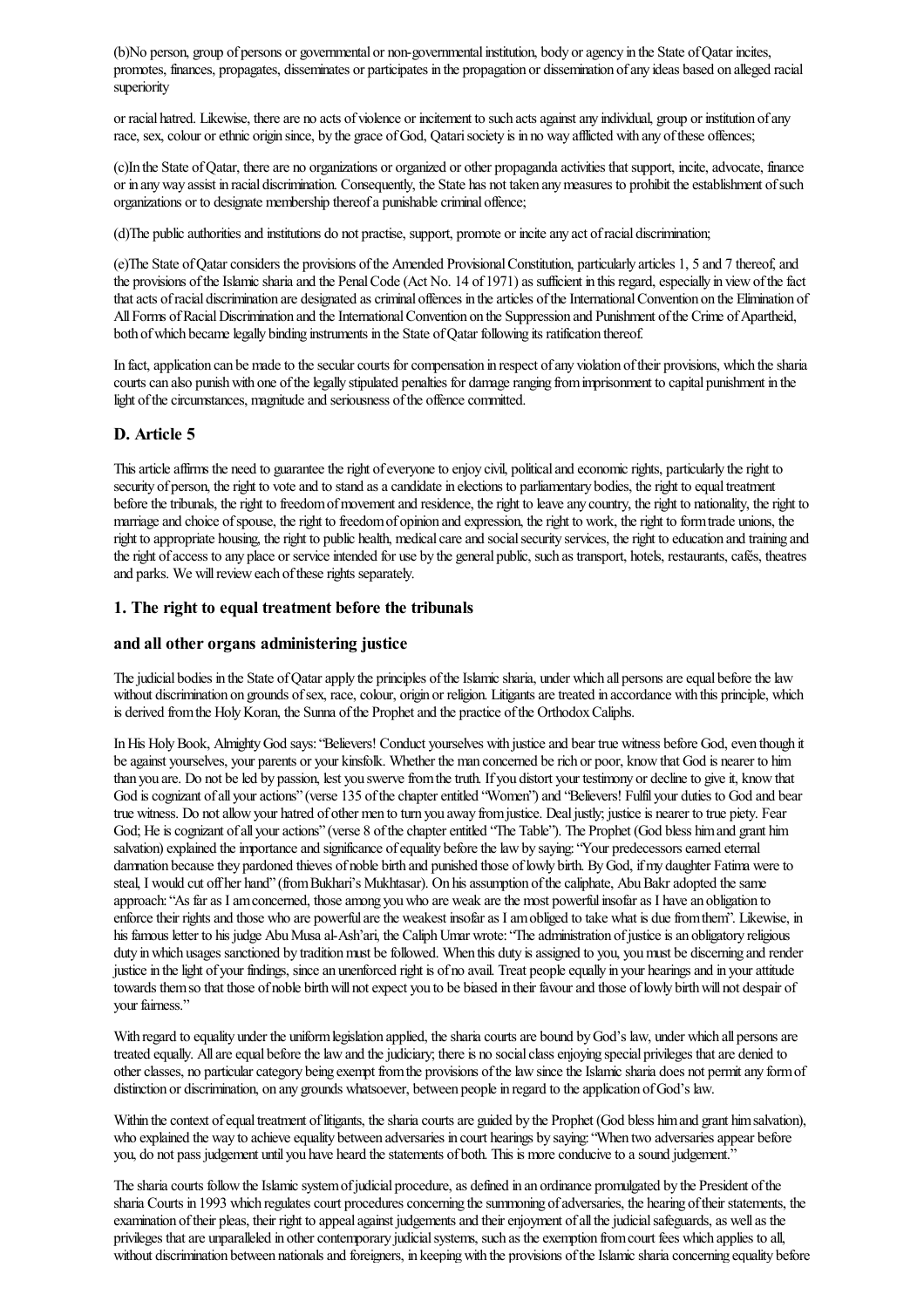All these principles are enshrined in the articles of the Provisional Constitution of the State of Qatar (known as the Amended Provisional Basic Law), article 1 of which stipulates that: "Qatar is an independent sovereign State. Its religion is Islam and the Islamic sharia is the principal source of its legislation." Article 9 further stipulates that: "All persons are equal in regard to their public rights and obligations, without distinction as to race, sex or religion."

without discrimination between nationalsand foreigners, in keepingwith the provisions oftheIslamicshariaconcerning equality before

The judicial safeguards, which are indispensable in order to instil trust and confidence in the minds of litigants, include the independence of the judiciary from the executive authority and the independence of judges in their administration of justice, without being influenced by external considerations or pressures. These principles are expressed in article 65 of the Constitution, which reads as follows: "The impartiality of judges is a fundamental principle of government in the State. Judges shall be independent in the discharge of their functions and no one shall be permitted to interfere with the course of justice."

The general legal and constitutional principles concerning the independence of judges, equality before the law and judicial impartiality and safeguards were recently reaffirmed through the promulgation of the Judicial Authority Act No. 6 of 1999.

## 2. The right to security of person and protection

# by the State against violence or bodily harm

The State has undertaken to protect its nationals and any other persons residing in its territory, without any form of discrimination on grounds of race, colour or ethnic origin, etc. This task has been assigned to the Ministry of the Interior, since the police are responsible for ensuring public order and security and protecting the lives, property and honour of all, without discrimination, as stipulated in article 6 of Act No. 5 of 1970 specifying the powers and functions of ministries and other governmental agencies, as amended, and in article 5 of Act No. 3 of 1993 concerning the police force, as amended.

The State has also undertaken to protect everyone against violence or bodily harm, whether inflicted by government officials or by any individual, group or institution. Protection against the offences of abuse of authority, assault and battery, abortion, endangerment of young persons, concealment of births and abduction of newborn children is guaranteed in articles 112, 113 and 160-177 of the Penal Code promulgated in Act No. 14 of 1971, as amended.

# 3. Political rights, including the right to vote and to stand as a candidate

### in elections, the right to take part in the conduct of public affairs and

#### the right of access to public service

All nationals of Qatar enjoy the right to vote and to stand as a candidate in elections on the basis of universal and equal suffrage, without any discrimination between them on grounds of colour, sex or ethnic origin, in accordance with article 1 of Decree No. 17 of 1998 regulating the election of members of the Central Municipal Council which stipulates that: "The right to elect members of the Central Municipal Council shall be enjoyed by all male and female Qataris who meet the following conditions: They must be Qatari nationals by birth or must have held Qatari nationality for not less than 15 years."

The system applied in the State of Qatar is based on full equality between men and women in regard to their rights and obligations vis-à-vis the Governmentand governmentalinstitutions, in accordance with the provisions oftheIslamicsharia. However, naturalized citizens ofQatar do notenjoy thesamerightsas Qataris in regard to access to public office or other types ofemployment until 5 years after the date of their naturalization, and they are not entitled to exercise the right to vote or stand as a candidate for election or appointment to membership of any parliamentary body until 10 years after the date of their naturalization. The children of naturalized citizens are regarded as Qataris by birth and enjoy all political and other rights on an equal footing with other Qatari nationals.

In affirmation of the above, the State of Qatar has embarked on a democratic experiment to develop popular participation in decision-making and the assumption of responsibility for consolidating the institutional structure of a constitutional State in which divergent views would be respected, provided that their aim was to further the higher interests of the country. Accordingly, H.H. the Amir promulgated a decree establishing a committee to draft a permanent constitution for the country which would call for the formation of a Legislative Council elected by direct universal suffrage. This will constitute an important step towards the consecration of popular participation asa basis of governmentand willstrengthen theinstitutionalstructure oftheconstitutionalState.

With regard to access to public office, the Civil Service Act regulates the procedures therefor. None of the provisions of the Act entail any form of discrimination, since the conditions that they lay down for access to public office are of a general nature and applicable to all; for example, under the terms of article 6 of the Act, candidates must be Qatari nationals of good conduct and reputation, must hold the qualifications needed to occupy the postand must be over 17 years ofage.

In this connection, it should be noted that the State of Qatar has acceded to International Labour Convention (No. 111) concerning Discrimination in Respect of Employment and Occupation, which has the force of law.

# 4. Enjoyment of other rights

The right to freedom of movement and residence within the border of the State is guaranteed to all Qataris without discrimination. In the case of non-Qataris, the right to freedom of movement and residence within the border of the State is guaranteed to everyone who enters the country legally in accordance with the provisions of the Entry and Residence of Foreigners Regulatory Act No. 3 of 1963, as amended, under which foreigners are required to hold a residence permit, valid for a period ranging from one to three years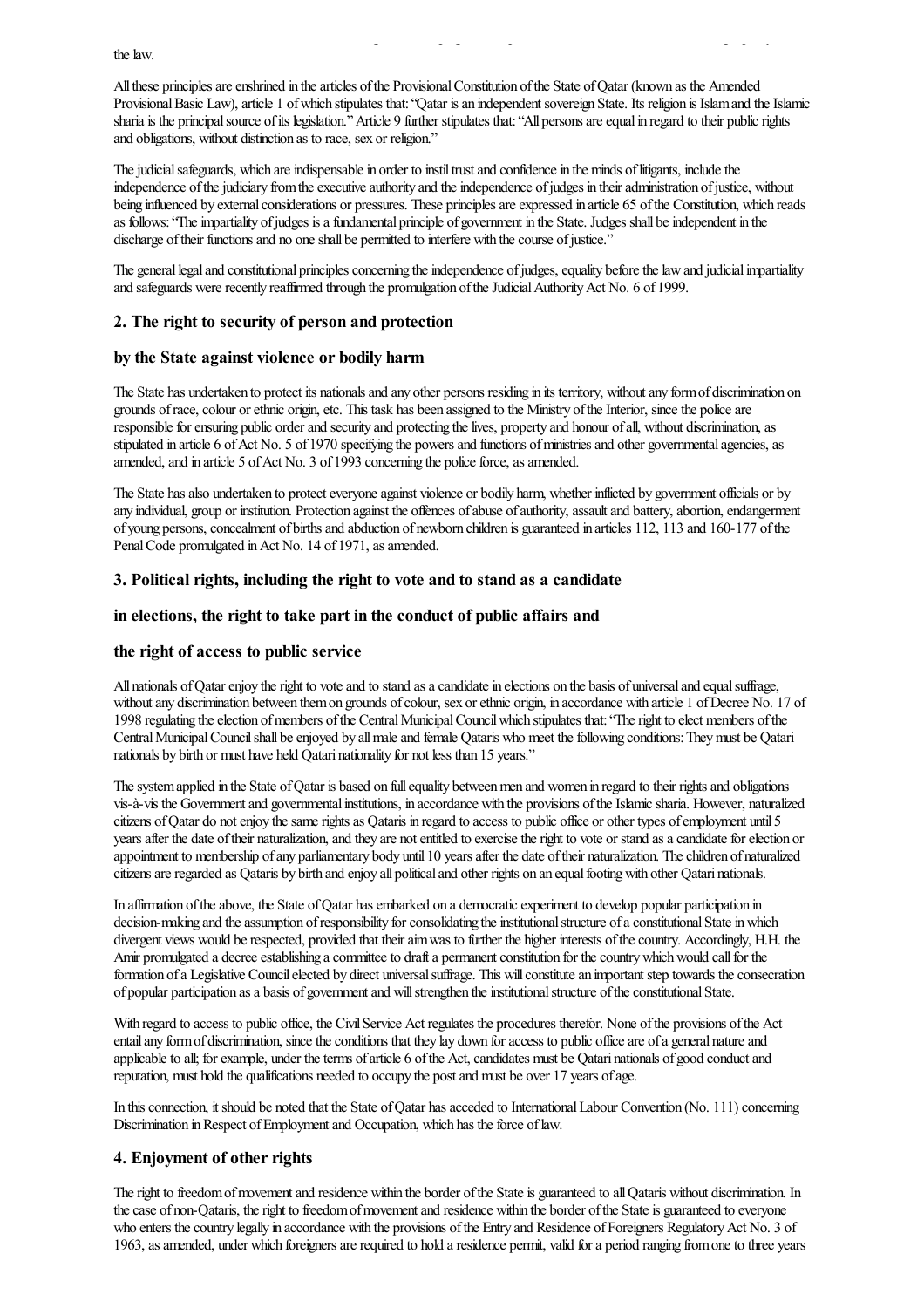and renewable without any limit on the number of renewals, which must be stamped in their passport.

The right to leave the State and travel abroad is guaranteed to all Qataris, without any discrimination, subject to some administrative regulatory procedures applicable to children under 18 years of age, who can travel only with the permission of their parents or guardians, and to women under 30 years of age.

Foreigners are permitted to travel to their own or any other country at any time after submitting an exit guaranty. If a foreigner is unable to obtain an exit guaranty due to his sponsor's unjustified refusal to issue it or due to his sponsor's death or absence without appointing an authorized representative, the foreigner is permitted to leave on presentation of a certificate from the sharia and secular courts, confirming that there are no enforceable judgements or claims against him, which can be issued two weeks after publication of his date of departure. In accordance with the provisions of article 1 of Act No. 3 of 1984 regulating sponsorship of the residence and departure of foreigners, these legally stipulated procedures, the aim of which is to safeguard the rights of all and enable every creditor to enforce his rights in the legally prescribed manner, do not apply to non-working women, minors and visitors who have not resided in Qatar for more that 30 days.

The right to nationality is guaranteed to every Qatari. Under the provisions of articles 1 and 2 of the Qatari Nationality Act No. 2 of 1961, as amended, nationality is granted to indigenous Qataris who settled in the country before 1930 and also to their children born in Qatar or abroad. Qatari nationality may be granted by naturalization to foreigners who meet the conditions laid down in articles 3, 4, 5, 9 and 12 of the above-mentioned Nationality Act.

All nationals, without any discrimination, have a right to marry fellow citizens or nationals of States of the Gulf Cooperation Council in accordance with the provisions and principles of the Islamic sharia. Marriage between nationals and foreigners is regulated by the Marriage with Foreigners Regulatory Act of 1989, as amended, under which prior approval must be obtained from the Minister of the Interior for them to marry in accordance with the religious law, or for recognition of a marriage that took place before the entry into force of the Act, in order to safeguard the public interest in view of the consequences of such marriages. Foreigners residing in the State are not subject to any restrictions concerning marriage, in accordance with their religious laws and customs, to which they all have a guaranteed right.

The right to own property alone as well as in association with others is enjoyed by all residents within the limits of the provisions of the Islamic sharia and of multilateral and bilateral international agreements and the positive laws regulating joint participation by foreign and Qatari capital in domestic trade, import and export activities, contracting, industry, agriculture and ownership of real estate.

It is noteworthy that, as a general rule, foreigners are not permitted to own real estate in Oatar for any reason whatsoever, except within the limits and in accordance with the circumstances, restrictions and conditions specified in Act No. 5 of 1963 concerning prohibition of the acquisition by foreigners of ownership of fixed assets in Qatar and Act No. 1 of 1981 regulating the ownership by foreign missions of real estate within the limits of the city of Doha, under which they are permitted to acquire an area of not more than 4,500 m2 provided that it is used as premises for a diplomatic or consular mission or as the residence of the head of the mission, subject to reciprocal treatment.

Islam regards inheritance as a firmly established right since it is a manifestation of social solidarity, of mutual affection between family members and of the achievement of social justice through the distribution and division of wealth among a number of the decedent's relatives. The Islamic system of succession is incomparable in its fairness. However, the right to inherit is subject to certain conditions. In order to inherit from the decedent, the heir must be alive and there must be no impediment to the exercise of his right. For example, the heir must not have killed the decedent, since the Prophet (God bless him and grant him salvation) said: "The killer does not inherit." Moreover, inheritance is precluded by differing religions since, according to an authenticated Hadith (saying of the Prophet): "Adherents of differing religions do not inherit from each other." Islam treats people fairly and calls upon its adherents to act with justice, even towards those who are not Muslims. In the case of non-Qataris, the decedent's national law is applied.

Islam guarantees freedom of thought, conscience and religion by recognizing every person's right to choose the faith which his mind and conscience deem best, without any compulsion, in accordance with the words of Almighty God: "There is no compulsion in religion. True guidance is now distinct from error" (verse 256 of the chapter entitled "The Cow"). Almighty God made the Prophet's mission clear by addressing him as follows: "Therefore, give warning! Your duty is only to warn them." In the Holy Koran, Almighty God explains the way in which people should be invited to embrace the Islamic faith: "Call men to the path of your Lord with wisdom and kindly exhortation. Reason with them in the most courteous manner. Your Lord best knows those who stray from His path and those who are rightly guided" (verse 125 of the chapter entitled "The Bee").

Islam undertakes to protect the adherents of other faiths living in Islamic territory: "Goddoes not forbid you to be kind and equitable to those who have neither made war on your religion nor driven you from your homes. God loves the equitable" (verse 8 from the chapter entitled "She who is tested"). Members of religious minorities have the right to practise their religious observances within the limits of public orderand in a manner that is not incompatible with Islamic observances.

Chapter 29 of the Penal Code of Qatar is devoted to offences against religion, in connection with which article 307 prescribes penalties for "anyone who, in any way, publicly insults a religion or endeavours to incite feelings of contempt therefore in a manner likely to prejudice security". This clearly shows that the State of Qatar respects all divinely revealed religions, without discriminating between Islam and other faiths. Freedom of religious observance is guaranteed in articles 306, 307, 308 and 309 of the Penal Code ofQatar, which protect this rightand designateany infringement thereofasa punishable offence prejudicialto public order in the State.

All residents of Qatar enjoy the right to freedom of opinion and expression, which is guaranteed within the limits of the rule of law and order. The State ofQatar hasadopted asound approach by abolishing the Ministry ofInformation and lifting censorship ofthe press and publications. In the addresses that he delivers at the regular annual sessions of the Advisory Council and on various other occasions, H.H. the Amir consistently encourages the pursuit and consolidation of democracy. The lifting of censorship of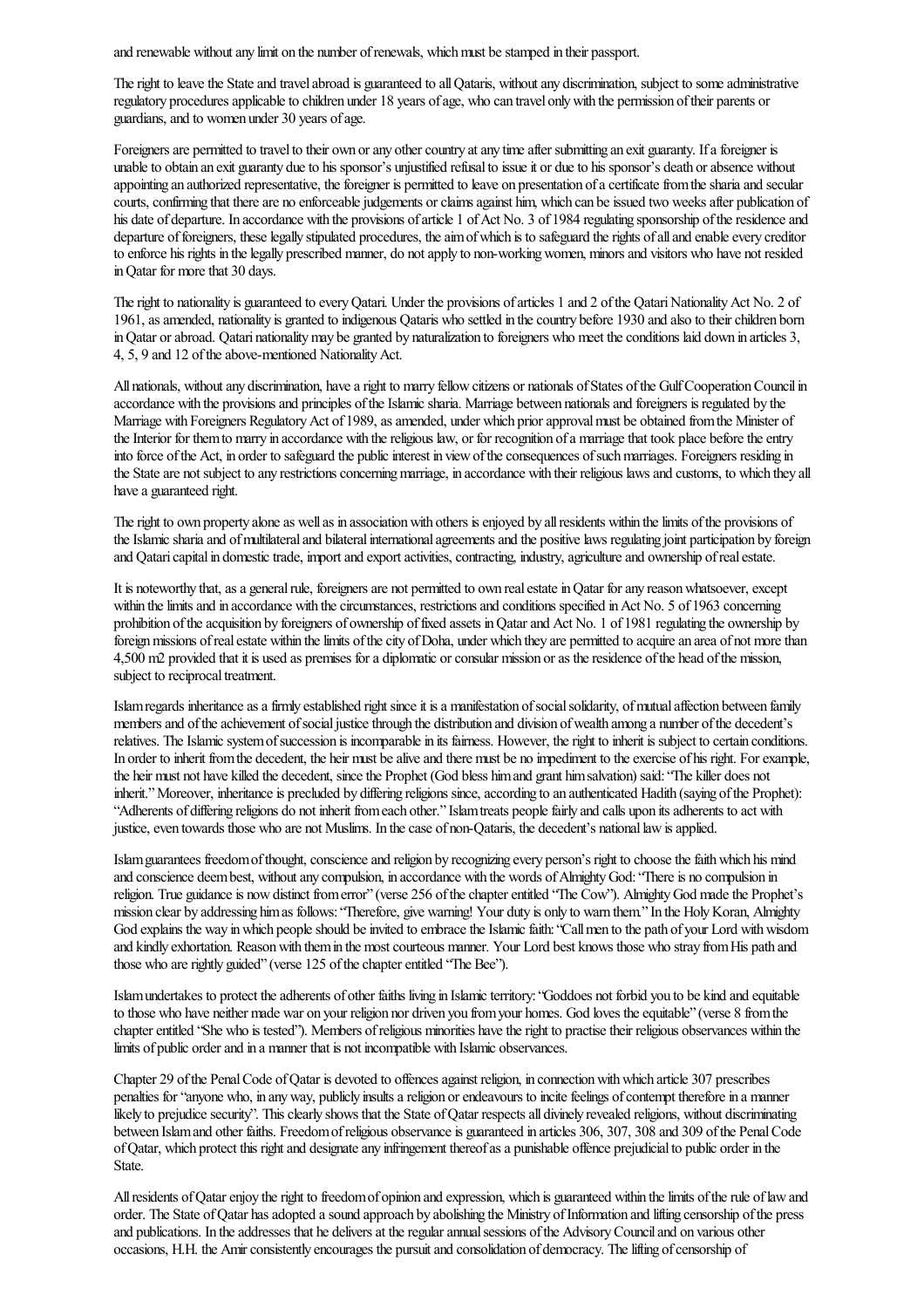newspapers and publications unquestionably constitutes a fundamental and important means of consolidating democracy and consecrating freedomofexpression and diversity of opinion.

# 5. Economic, social and cultural rights

# (a)The rights to work, to free choice of employment, to just and favourable conditions of work, to protection against unemployment, to equal pay forequal work and to just and favourable remuneration

Article 7 of the Amended Provisional Constitution stipulates that: "The State shall diligently endeavour to ensure equal opportunities for citizens and to enable them to exercise the right to work in accordance with laws that guarantee them social justice." Article 11 of the Labour Act made provision for the establishment, within the Labour Department, of one or more employment offices to help unemployed persons to find work and to help employed persons to find better jobs. Every unemployed oremployed person seeking new employment can register at one of the employment offices and obtain, free of charge, a certificate confirming his registration.

In accordance with article 15 of the Labour Act, the contract of employment must specify, in particular, the date on which the employment begins, the type, place and conditions of employment and the amount of the remuneration. Article 16 of the Act stipulates that any clause in a contract of employment implying an undertaking by the employee to refrain for the rest of his life from practising any trade or profession inwhich he mightengageafter leaving his job, or to servetheemployer for life, is nulland void.

From the above, it is evident that the right to work is guaranteed to all, as is free choice of employment through freedom to conclude a contract of employment the conditions of which are consistent with international labour standards.

With regard to protection against unemployment, it should be noted that unemployment is virtually non-existent in the State, which is largely dependent on migrant labour from abroad working in the various sectors. Nevertheless, the State endeavours to provide appropriate employment opportunities for persons seeking work in the public and private sectors and the Employment Division of the Labour Department receives, registers and classifies job-seekers of both sexes whom it nominates for employment with companies and institutions in accordance with their preferences and qualifications.

With regard to equal pay for equal work, salaries and wages are determined in the light of the occupational post, without taking into consideration the identity of its occupant provided that he possesses the necessary qualifications and meets the specified requirements.

With regard to just and favourable remuneration, salaries and wages in the State are high in comparison with those in many other countries. In this connection, it is noteworthy that a Council of Ministers decision promulgated in 1997 encouraged Qataris to work in the private and mixed sectors and in banks and made provision for the continued payment of salaries in the event of incapacity for work, death or old age as is the case of persons working in the government sector.

#### (b) The right to formand join trade unions

Although this right is not regulated by law, the country has numerous associations of public benefit, as well as associations of an occupational nature, which operate in accordance with their statutes. With regard to companies and institutions, the Labour Act contains a special chapter entitled "Joint Committees, Disputes and Procedures", article 66 of which stipulates that consultative committees consisting of representatives of the employers and the employees may be formed in any institution with a view to the development of cooperation between management and staff. These committees are empowered to consider, and submit proposals on, matters relating to improvement of labour and employment standards in the institution, the regulation of work and productivity, conditions of service, the training of workers, and ways and means of protecting them and developing their general culture.

In this connection, the nature and distribution of the labour force should be borne in mind, since the vast majority of the labour force in the private sector consists of migrant workers of various nationalities employed on a temporary basis. National manpower, which constitutes only a small proportion of the total labour force in this sector, is distributed among a large number of institutions. In view of the general economic and social circumstances, the above mentioned consultative committees are, at the present time, the most appropriate bodies which, in practice, discharge the same functions and serve the same purposes as trade unions.

#### (c)The right to housing

For a long time, the State has taken care to ensure the residential stability of its citizens by providing them with appropriate housing consistent with the size of their family and with their customs and traditions. Under the terms of the Popular Housing Act of 1964, which regulates the provision of low-cost housing for persons with limited income, the State grants plots of land, free of charge, to such persons. It also grants them interest-free loans to build houses, the beneficiaries being required to repay only 60 per cent of the value of these loans in monthly instalments spread over a period of 20-25 years. In addition, the competent State agencies provide the beneficiaries with a grant to furnish their houses and, in the event of their death or incapacity for work, they or their heirs are exempted from payment of the remaining instalments of the housing loan.

Under the same system, the State provides incapacitated and needy citizens with free housing, which it constructs, furnishes and maintains at its own cost.

We also wish to refer to the housing scheme for senior civil servants under which the State grants them plots of land free of charge, as well as interest-free loans, and the competent agencies provide them with free maps and construction plans.

#### (d)The right to public health, medical care, social security and social services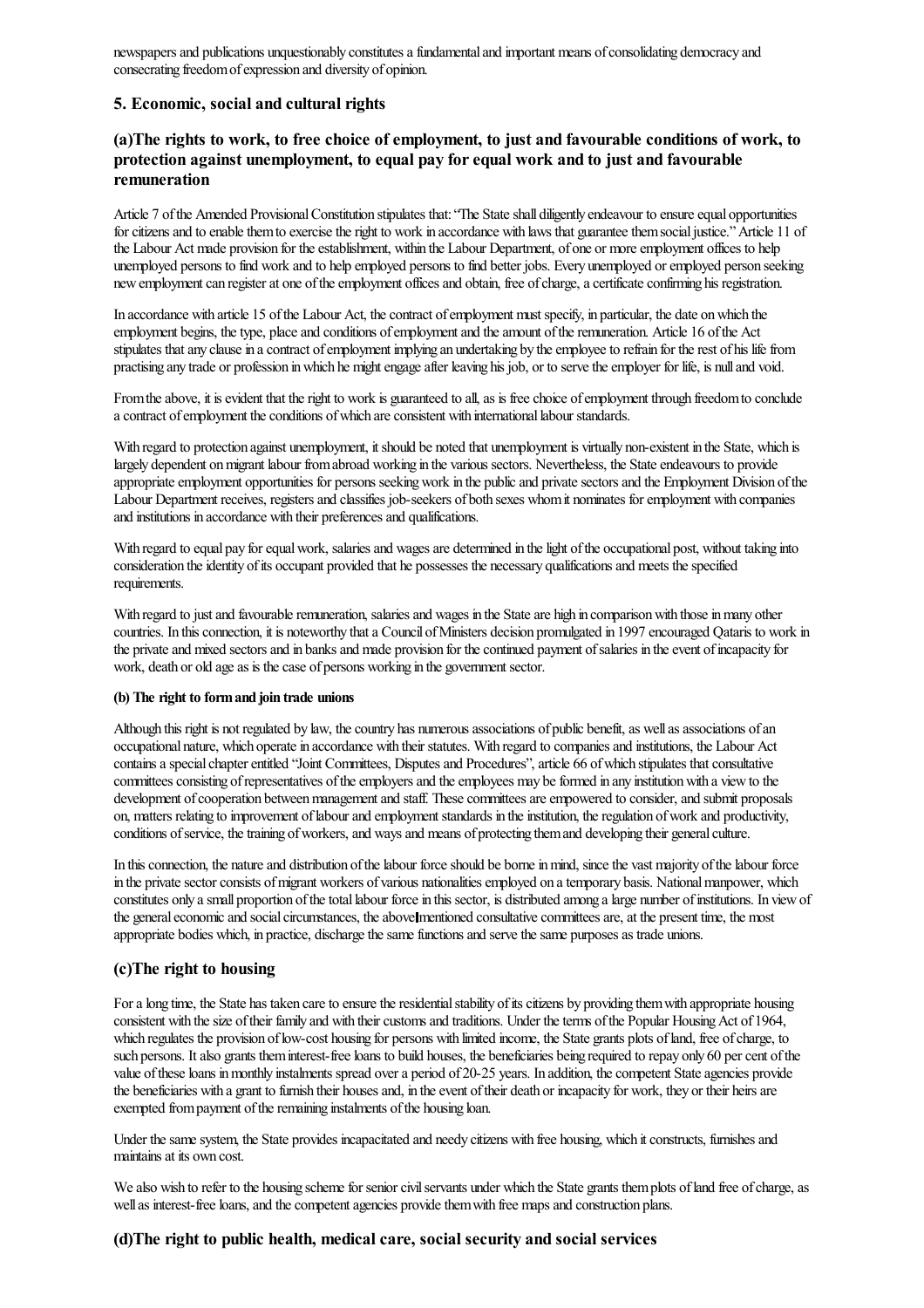The State provides preventive health services free of charge for all citizens. With regard to social security, the Social Security Act of 1963 regulates the provision of monthly assistance

for needy categories of citizens. This Act, which has been amended to increase the amount of assistance to a level consistent with the changing socio-economic circumstances and the rising cost of living, covers the following categories of beneficiaries: widows, divorced women, needy families, disabled persons, orphans, persons incapacitated for work, theelderly, families ofconvicts, abandoned wives and families of missing persons.

Persons working in the governmental and private sectors are covered by the pension scheme under which their salaries continue to be paid in the event of incapacity for work, death or old age. Cases of sickness, maternity and occupational accidents, etc. are covered by the legislation pertaining thereto.

# (e)The right to education and training

The education policy of the State of Qatar is to treat the children of its nationals, as well as the children of the numerous foreign communities living in its territory, in accordance with the State's policy towards the peoples ofallcountries ofthe world. The fundamental principles of this policy are based on the precepts of the magnanimous Islamic sharia, under which all human races, regardless of their colour or ethnic origin, are deemed to have equal rights and obligations. The measures that the State has taken in the field of education can be summarized as follows:

(a)The right to education is guaranteed to all citizens and foreign residents who meet the requirements and conditions of admission to the various levels (primary, preparatory, secondary, university and even postgraduate studies);

(b)Education is basically free of charge, its cost being met from the State budget with the exception of some minor fees which were recently imposed due to the difficult economic circumstances that the State has faced in the last few years. These fees, consisting of nominal amounts for educational services provided, are charged in respect of the children of foreign residents;

(c)The educational institutions in the State of Qatar are attended by large numbers of immigrant students, mainly from Asia and Africa, some of whom have been awarded scholarships while others have been allocated places under the quota system. Scholarship students reside in boarding facilities within the institution, where they are provided with accommodation, meals and various types of services, including physical recreation and entertainment;

(d)The State offers aid and assistance to any foreign community residing in its territory which wishes to open its own school to teach the academic curricula of its home country. There are many such schools in the State of Qatar, including Egyptian, Lebanese, Jordanian, Indian, Pakistani, Iranian and English schools, etc.

# (f)The right to equal participation in cultural activities, the right to freedom

# of peaceful assembly and association and the right of access to any place

# or service intended for use by the general public, such as transport, hotels,

#### restaurants, cafés, theatres and parks

In Qatar, all these rights are guaranteed, on an equal footing, to men and women, regardless of whether they are nationals, foreigners, immigrants, Muslims or non-Muslims, within the limits of the Islamic customs and traditions observed in the State.

# E. Article 6

Under this article, States parties undertake to assure to everyone within their jurisdiction effective protection and remedies, through the competent national tribunals and other State institutions, against any acts of racial discrimination which violate his human rights and fundamental freedoms contrary to this Convention, as well as the right to seek from such tribunals just and adequate reparation or satisfaction for any damage suffered as a result of such discrimination.

The Islamic sharia was one of the first religious laws to establish and apply the principle of equality between persons in regard to their rights and obligations, without discrimination on grounds of origin, colour or sex, in accordance with the words of Almighty God: "People! Wecreated you frommaleand femaleand divided you into peoplesand tribes so that youmay knoweach other. In the sight of God, the most noble of you is the most pious" (verse 13 of the chapter entitled "The Chambers") and the words of the Prophet (God bless him and grant him salvation) during his farewell address: "People! You have one God and one father. All of you are descended from Adam and Adam was created from dust. In the sight of God, the most noble of you is the most pious. There is no superiority between Arab and non-Arab except in terms of their piety."

There are five essential interests - religion, life, intellect, lineage and property - which Islam protects by punishing any violation thereof since these necessities, which are bestowed by God on man, are indispensable for a decent human existence. The fact that they are bestowed by God implies, inter alia, the need to safeguard dignity, avoid all types of abuse and prevent any violation of liberty, such as freedom to work, freedom of thought and freedom of residence, which are vital requirements if man is to live a free and active life in a model society in which no one's rights are violated.

The fixed penalties laid down in the Holy Koran, as well as the right to retaliation and blood money, are intended to protect the social entity and ensure equality among its members by preventing any disparity in the punishment of offenders. The penalties for lesser offences are left to the discretion of the judge.